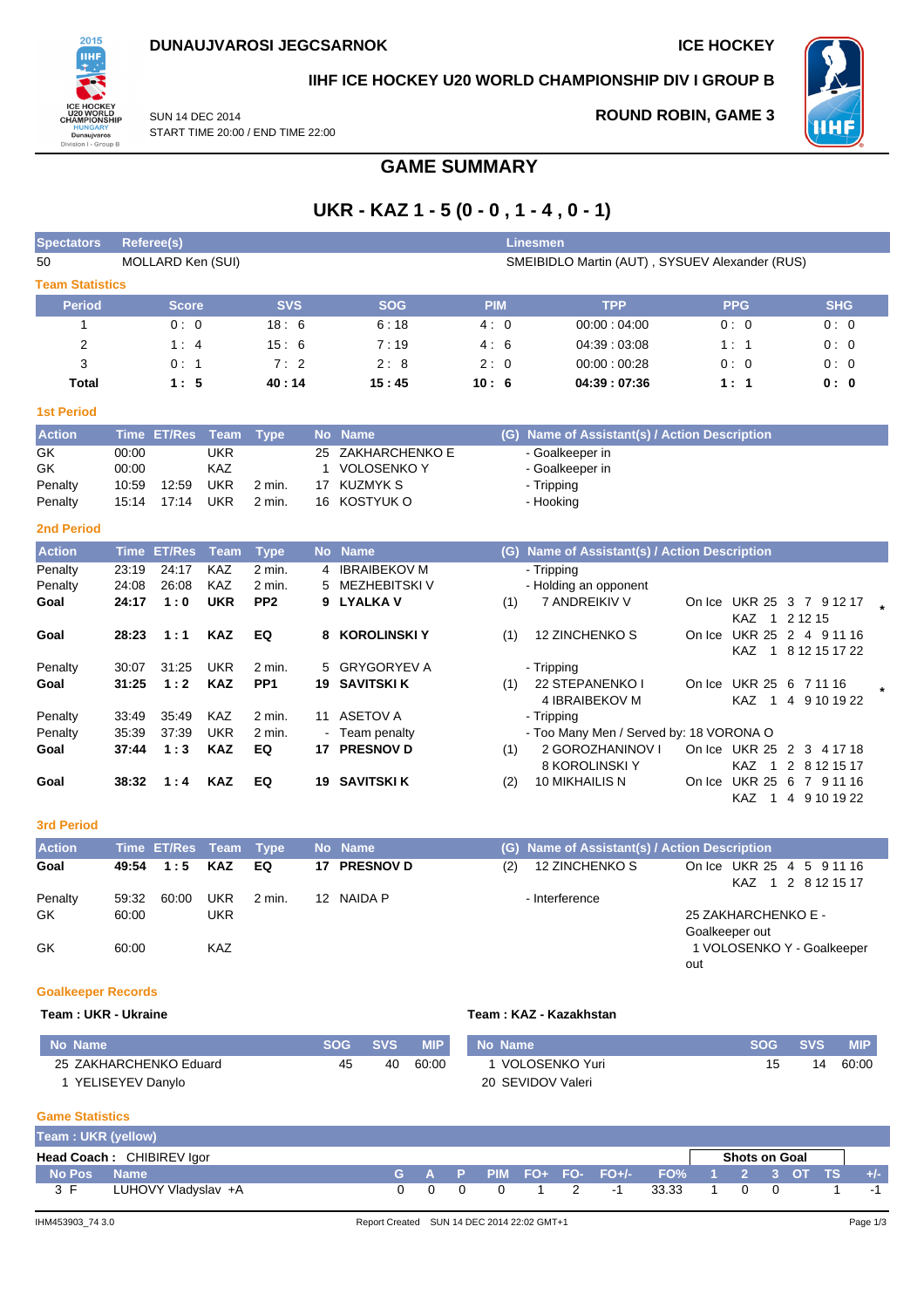# **DUNAUJVAROSI JEGCSARNOK ICE HOCKEY**



## **IIHF ICE HOCKEY U20 WORLD CHAMPIONSHIP DIV I GROUP B**

SUN 14 DEC 2014 START TIME 20:00 / END TIME 22:00

## **ROUND ROBIN, GAME 3**



|                    | Head Coach: CHIBIREV Igor |   |          |          |                |                         |             |          |       | <b>Shots on Goal</b> |                |              |           |                |             |
|--------------------|---------------------------|---|----------|----------|----------------|-------------------------|-------------|----------|-------|----------------------|----------------|--------------|-----------|----------------|-------------|
| <b>No Pos</b>      | <b>Name</b>               | G | A        | P        | <b>PIM</b>     | $FO+$                   | FO-         | $FO+/-$  | FO%   |                      | $\overline{2}$ | 3            | <b>OT</b> | <b>TS</b>      | $+/-$       |
| 6 D                | VARYVODA Volodymyr        | 0 | $\Omega$ | $\Omega$ | 0              | 0                       | $\Omega$    | 0        | 0.00  | 0                    | 0              | 0            |           | 0              | $-1$        |
| 7 D                | <b>ANDREIKIV Vitali</b>   | 0 |          |          | 0              | 0                       | 0           | 0        | 0.00  | 1                    |                | 0            |           | 2              | $-1$        |
| 12 F               | NAIDA Pavlo               | 0 | $\Omega$ | 0        | $\mathbf 2$    | $\overline{\mathbf{c}}$ |             |          | 66.67 | 0                    |                | 0            |           |                | 0           |
| 17 F               | KUZMYK Sergi +C           | 0 | 0        | $\Omega$ | $\overline{2}$ | 4                       | 6           | $-2$     | 40.00 | 0                    | $\Omega$       | 0            |           | $\Omega$       | $-1$        |
| 5 D                | <b>GRYGORYEV Andri</b>    | 0 | 0        | 0        | 2              | 0                       | 0           | 0        | 0.00  | 0                    | 0              | 0            |           | 0              | $-1$        |
| 14 F               | RADETSKY Ivan             | 0 | 0        | 0        | 0              |                         |             | $\Omega$ | 50.00 | 1                    | 0              | $\mathbf 0$  |           |                | 0           |
| 18 F               | <b>VORONA Olexi</b>       | 0 | 0        | 0        | 0              | 0                       | 0           | 0        | 0.00  | 0                    | 0              | 0            |           | 0              | $-1$        |
| D<br>19            | MEREZHKO Igor             | 0 | 0        | 0        | 0              | 0                       | 0           | 0        | 0.00  | 0                    | 2              | 0            |           | $\overline{2}$ | $\mathbf 0$ |
| 22 F               | <b>HRYTSENKO Tymur</b>    | 0 | $\Omega$ | 0        | $\Omega$       | 3                       | 9           | -6       | 25.00 | 0                    | 0              | $\Omega$     |           | $\Omega$       | $\mathbf 0$ |
| 2 D                | PIDDUBNY Bogdan           | 0 | 0        | 0        | 0              | 0                       | 0           | 0        | 0.00  |                      | 0              | 0            |           |                | $-2$        |
| 4 D                | ALEKSANDROV Olexander     | 0 | 0        | 0        | 0              | 0                       | 0           | 0        | 0.00  | 1                    | 0              | $\mathbf 0$  |           |                | $-3$        |
| F<br>9             | LYALKA Vitali +A (BP)     |   | $\Omega$ |          | $\Omega$       | 0                       | 0           | $\Omega$ | 0.00  | 0                    |                | 0            |           |                | $-3$        |
| $\mathsf{F}$<br>11 | <b>BOIKOV Anton</b>       | 0 | 0        | 0        | 0              | 0                       | 0           | 0        | 0.00  | 0                    | 0              | $\Omega$     |           | 0              | $-3$        |
| 16 F               | <b>KOSTYUK Olexi</b>      | 0 | $\Omega$ | $\Omega$ | $\overline{2}$ | $\overline{2}$          | 4           | $-2$     | 33.33 | 0                    |                |              |           | $\overline{2}$ | $-3$        |
| 10 F               | <b>BONDARENKO Kyrylo</b>  | 0 | 0        | 0        | 0              | 0                       |             | -1       | 0.00  | 0                    |                | 0            |           |                | 0           |
| 13 F               | SVYSHEV Yaroslav          | 0 | $\Omega$ | 0        | 0              | 0                       | 0           | 0        | 0.00  | 0                    | 0              | 0            |           | 0              | $\mathbf 0$ |
| 15 D               | SAVCHENKO Denys           | 0 | $\Omega$ | $\Omega$ | $\Omega$       | $\mathbf 0$             | 0           | $\Omega$ | 0.00  | 0                    | 0              | $\Omega$     |           | $\Omega$       | 0           |
| $\mathsf{F}$<br>21 | <b>TYMCHENKO Yevgen</b>   | 0 | 0        | 0        | 0              | 0                       | $\mathbf 0$ | 0        | 0.00  | 0                    | 0              |              |           |                | 0           |
| 24 F               | MAZUR Vadym               | 0 | $\Omega$ | $\Omega$ | $\Omega$       | $\overline{2}$          | 6           | $-4$     | 25.00 | 1                    | $\Omega$       | $\Omega$     |           |                | $\mathbf 0$ |
| 1 GK               | YELISEYEV Danylo          | 0 | 0        | 0        | 0              |                         |             |          |       | 0                    | 0              | 0            |           | 0              |             |
| 25 GK              | ZAKHARCHENKO Eduard       | 0 | $\Omega$ | 0        | 0              |                         |             |          |       |                      | 0              | 0            |           | 0              |             |
| Total              |                           | 1 |          | 2        | 8              | 15                      | 30          | $-15$    | 33.33 | 6                    |                | $\mathbf{2}$ |           | 15             |             |

| Team: KAZ (blue)   |                             |                |          |                |                |              |                |          |        |             |                |                |                        |             |
|--------------------|-----------------------------|----------------|----------|----------------|----------------|--------------|----------------|----------|--------|-------------|----------------|----------------|------------------------|-------------|
|                    | Head Coach: STARYGIN Sergei |                |          |                |                |              |                |          |        |             | Shots on Goal  |                |                        |             |
| No Pos             | <b>Name</b>                 | G              | A        | P              | <b>PIM</b>     | $FO+$        | FO-            | $FO+/-$  | FO%    |             | $\overline{2}$ | 3 <sup>2</sup> | <b>TS</b><br><b>OT</b> | $+/-$       |
| 4 D                | IBRAIBEKOV Madiar +C        | 0              | 1        | 1              | 2              | 0            | 0              | 0        | 0.00   | 0           | 0              | 0              | 0                      | $+1$        |
| $\mathsf{F}$<br>9  | SHESTAKOV Arkadi            | 0              | $\Omega$ | $\Omega$       | 0              | 12           |                | 11       | 92.31  | 4           | 0              | 0              | 4                      | $+1$        |
| 10 F               | <b>MIKHAILIS Nikita</b>     | 0              |          |                | 0              | 0            | 0              | $\Omega$ | 0.00   | 0           |                |                | 2                      | $+1$        |
| 19 F               | SAVITSKI Kirill +A          | 2              | 0        | 2              | 0              | 0            | 0              | 0        | 0.00   | 1           | 5              |                | 7                      | $+1$        |
| 22 D               | STEPANENKO Ivan +A          | $\overline{0}$ |          |                | $\Omega$       | $\mathbf 0$  | $\Omega$       | $\Omega$ | 0.00   | 3           | $\Omega$       | $\Omega$       | 3                      | $+2$        |
| 2 D                | GOROZHANINOV Ilya           | 0              |          |                | 0              | 0            | 0              | 0        | 0.00   | 2           | 0              | 0              | 2                      | $+2$        |
| 8 F                | KOROLINSKI Yevgeni (BP)     | 1              |          | $\overline{2}$ | 0              | 0            | $\Omega$       | 0        | 0.00   | 1           | 1              |                | 3                      | $+3$        |
| 12 D               | <b>ZINCHENKO Stanislav</b>  | 0              | 2        | $\overline{2}$ | 0              | 0            | 0              | $\Omega$ | 0.00   | 3           | 0              | 0              | 3                      | $+3$        |
| 15 F               | <b>GRENTS Dmitri</b>        | 0              | 0        | 0              | $\mathbf 0$    | 3            | 4              | $-1$     | 42.86  | 0           | 0              |                | 1                      | $+3$        |
| 17 F               | <b>PRESNOV Dmitri</b>       | $\overline{2}$ | $\Omega$ | $\overline{2}$ | $\Omega$       | $\mathbf{1}$ | $\Omega$       | 1        | 100.00 | $\mathbf 0$ | 1              |                | 2                      | $+3$        |
| 5 D                | <b>MEZHEBITSKI Vladimir</b> | 0              | 0        | 0              | 2              | 0            | 0              | 0        | 0.00   | 1           | 1              | 0              | 2                      | 0           |
| 7 D                | NENAKHOV Vladislav          | 0              | 0        | 0              | 0              | 0            | $\Omega$       | $\Omega$ | 0.00   | 1           | 3              |                | 5                      | 0           |
| $\mathsf{F}$<br>11 | <b>ASETOV Alikhan</b>       | 0              | 0        | $\Omega$       | $\overline{2}$ | 0            | 0              | $\Omega$ | 0.00   | 0           | $\overline{2}$ |                | 3                      | 0           |
| 13 F               | <b>STUKALOV Sergei</b>      | 0              | 0        | $\Omega$       | 0              | 0            | $\Omega$       | $\Omega$ | 0.00   | 0           | 1              | 0              |                        | 0           |
| 18 F               | KINSTLER Ivan               | 0              | $\Omega$ | 0              | $\Omega$       | 8            | 8              | $\Omega$ | 50.00  | $\Omega$    | $\overline{2}$ | $\Omega$       | $\overline{2}$         | $\mathbf 0$ |
| 6 D                | ALEXANDROV Stepan           | 0              | 0        | 0              | 0              | 0            | 0              | 0        | 0.00   | 1           | 2              | 0              | 3                      | 0           |
| $\mathsf{F}$<br>14 | YADRYSHNIKOV Kirill         | 0              | 0        | 0              | 0              | 0            | 0              | 0        | 0.00   | 1           | 0              | 0              |                        | $\mathbf 0$ |
| 16 F               | <b>NEZNAMOV Nikita</b>      | 0              | $\Omega$ | 0              | $\Omega$       | 6            | $\overline{2}$ | 4        | 75.00  | 0           | $\Omega$       | $\Omega$       | 0                      | 0           |
| $\mathsf{F}$<br>21 | KISELYOV Alexei             | 0              | 0        | 0              | 0              | 0            | 0              | 0        | 0.00   | 0           | 0              |                |                        | 0           |
| 24 F               | RYSPAYEV Damir              | 0              | $\Omega$ | $\Omega$       | $\Omega$       | $\Omega$     | $\Omega$       | $\Omega$ | 0.00   | $\Omega$    | $\Omega$       | $\Omega$       | $\Omega$               | $\mathbf 0$ |
| GK<br>1.           | <b>VOLOSENKO Yuri</b>       | 0              | 0        | 0              | 0              |              |                |          |        | 0           | 0              | 0              | 0                      |             |
| 20 GK              | <b>SEVIDOV Valeri</b>       | 0              | 0        | 0              | 0              |              |                |          |        | ∩           | $\Omega$       | 0              | 0                      |             |
| Total              |                             | 5              |          | 12             | 6              | 30           | 15             | 15       | 66.67  | 18          | 19             | 8              | 45                     |             |